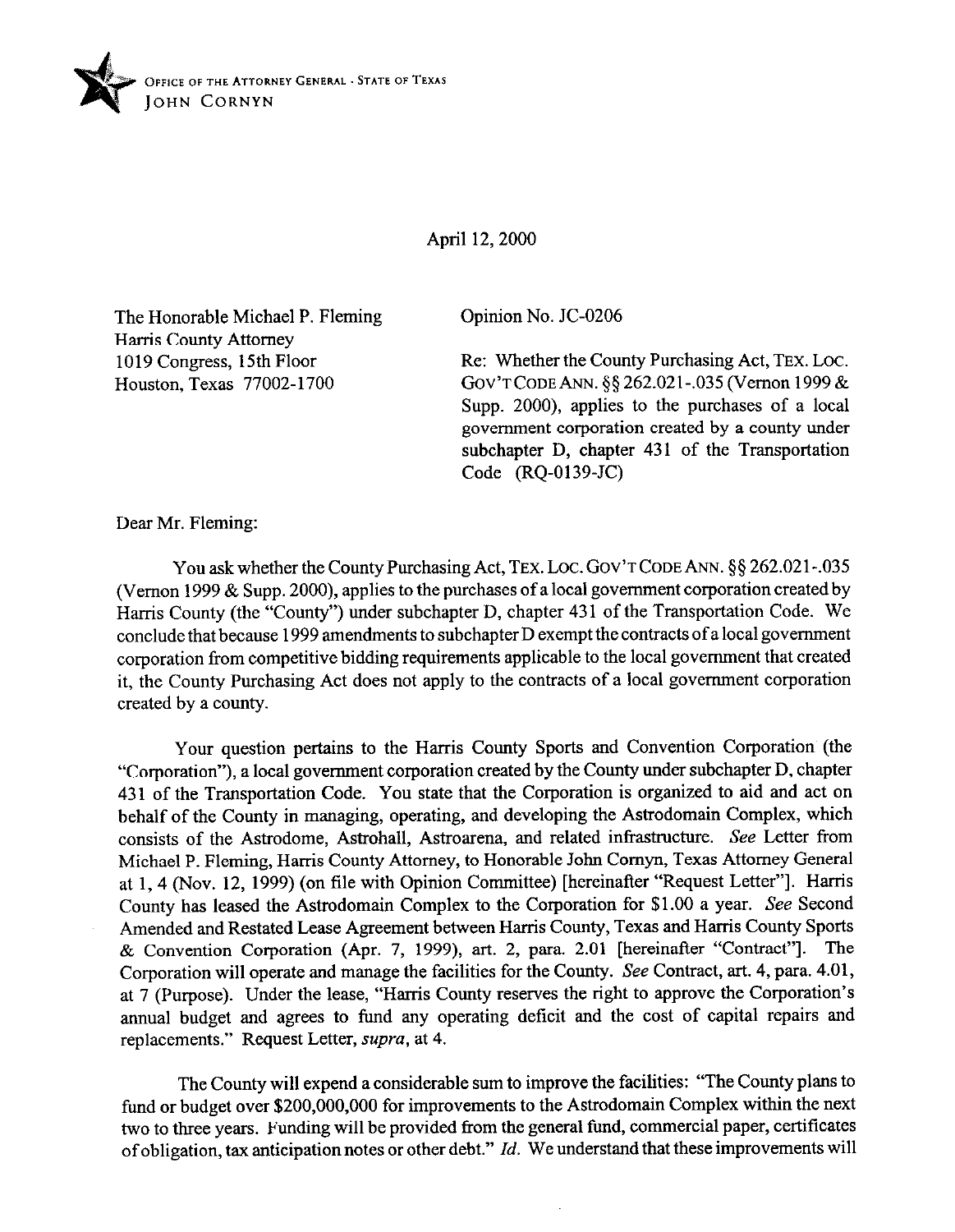be made by the Corporation and that the County will not be party to the contracts. Telephone Conversation with John R. Barnhill, Assistant County Attorney, Harris County, Texas (Mar. 3,200O). The lease agreement between the County and the Corporation dated April 7,1999 provides that all purchases made by the Corporation with funds provided by the County will be made in accordance with the County Purchasing Act. See Contract, art. 6, para. 6.10, at 13-14 (County Purchasing Act). You ask whether the County Purchasing Act applies to expenditures of funds by the Corporation "irrespective of any requirement in the Lease to comply with such Act." Request Letter, *supra*, at 1. An attorney in your office explains that when the parties entered into the lease, there was some question regarding whether the County Purchasing Act would apply to the Corporation. Telephone Conversation with John R. Barnhill, Assistant County Attorney, Harris County, Texas (Mar. 3, 2000). The Corporation believes that this question has been resolved by 1999 legislation and would like to ask the County to amend the lease if the Corporation is not required by law to comply with the Act. *Id.* 

We note that the legal memorandum submitted with your request raises issues other than whether the Corporation is subject to the County Purchasing Act. For example, the memorandum observes that subchapter D of chapter 43 1 of the Transportation Code does not expressly authorize the local government that creates a local government corporation to fund the operation of the corporation and suggests that this authority may be implied. See Request Letter, supra, at 4-5. However, you have not asked us to address this issue or any other issue regarding the County's authority to contract with a local government corporation or to lease property to a local government corporation. See, e.g., TEX.LOC. GOV'TCODE ANN. \$5 263.001, ,007 (Vernon 1999 & Supp. 2000) (competitive procedures for leasing county property). Accordingly, we limit our analysis to the question asked, which you state as follows: "Our specific question is whether the County Purchasing Act, irrespective of any requirement in the Lease to comply with such Act, applies to expenditures of funds by the Corporation." Request Letter, supra, at 1.

The County Purchasing Act generally applies to county purchases. Section 262.023 of the Local Government Code provides that "[blefore a county may purchase one or more items under a contract that will require an expenditure exceeding \$25,000, the commissioners court of the county must comply with the competitive bidding or competitive sealed proposal procedures prescribed by this subchapter." TEX. LOC. GOV'T CODE ANN.  $\S$  262.023(a) (Vernon Supp. 2000). These requirements apply "only to contracts for which payment will be made from current funds or bond funds or through time warrants." *Id.* § 262.023(b); see also *id.* § 262.022(1) ("Bond funds' means money in the county treasury received from the sale of bonds, and proceeds of bonds that have been voted but that have not been issued and delivered."), (3) ("'Current funds' means funds in the county treasury that are available in the current tax year, revenue that may be anticipated with reasonable certainty to come into the county treasury during the current tax year, and emergency funds."), (9) ("'Time warrant' means any warrant issued by a county that is not payable out of current funds."). As the Texas Supreme Court has recognized, however, the requirements of the County Purchasing Act may also extend to the purchases of entities separate from but under the supervision of a county:

> Public policy strongly favors protecting taxpayers with strict oversight of governmental financial transactions. . It would be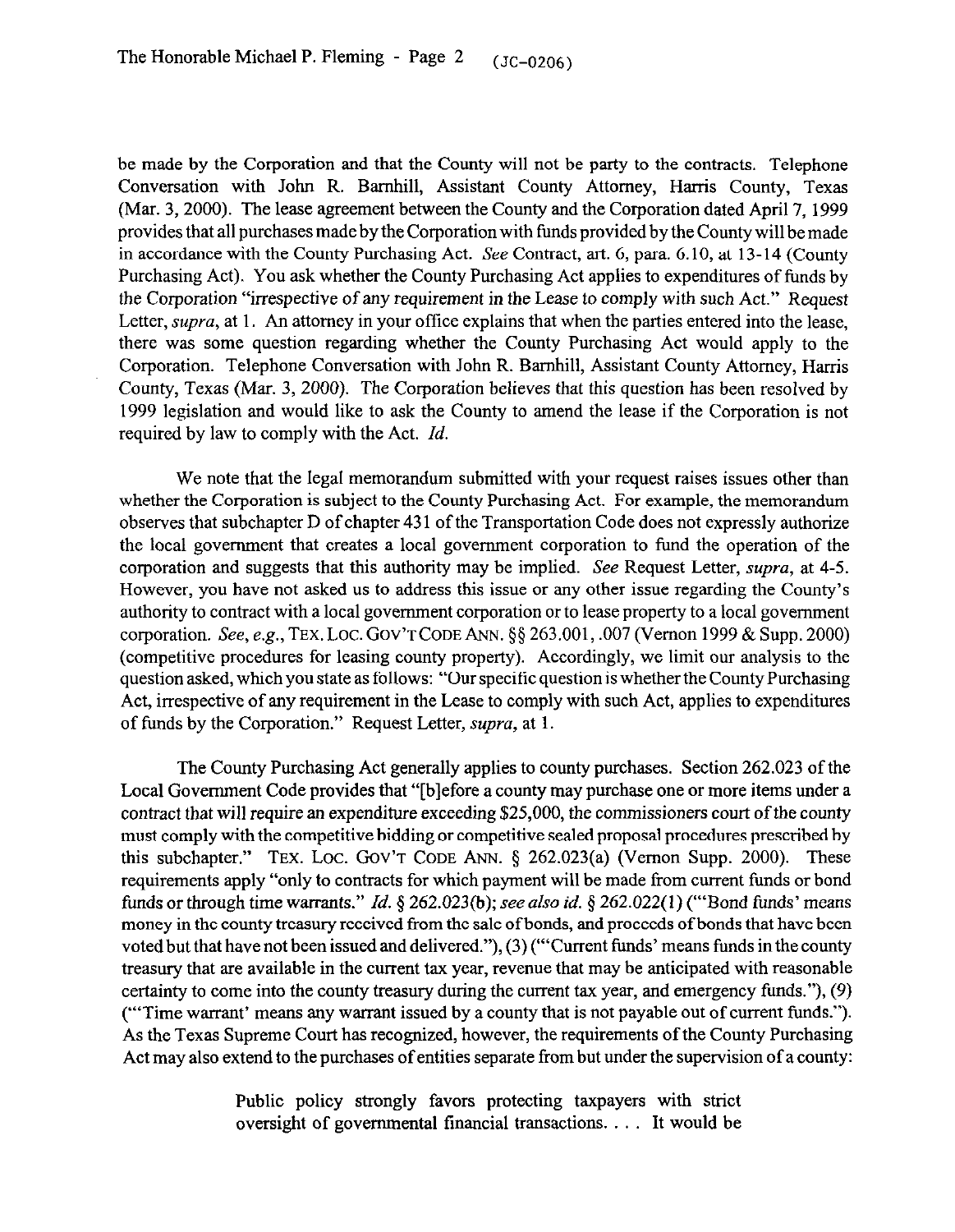entirely contrary to public policy to allow these boards [that handle millions of dollars in public funds] to operate with total autonomy and to avoid the public posting, bidding, purchasing and auditing procedures imposed on counties unless explicitly excluded.

*Lohec* v. Galveston County Comm'rs Court, 841 S.W.2d 361, 365 (Tex. 1992) (concluding that purchases of county beach park board were subject to county control). We gather you are concerned that the County Purchasing Act may apply to the Corporation because it operates on behalf of Harris County for a county purpose and is funded with county funds. We conclude, however, that the 1999 amendments to section 43 1.101 ofthe Transportation Code exempt the Corporation from the County Purchasing Act.

While most of chapter 43 1 provides for transportation corporations authorized by the Texas Transportation Commission and created to promote and develop public transportation facilities, subchapter D authorizes the creation of local government corporations. The term "local government" means a municipality or a county. See TEX. TRANSP. CODE ANN. §431.003(3) (Vernon 1999). Section 43 1.101 provides that a local government corporation "may be created to aid and act on behalf of one or more local governments to accomplish any governmental purpose of those local governments." *Id.* § 431.101(a) (Vernon Supp. 2000). A local government corporation has the powers of a transportation corporation authorized for creation by the Texas Transportation Commission under chapter 43 1, which include the powers of a nonprofit corporation incorporated under the Texas Non-Profit Corporation Act. See *id.* \$5 431.062 (Vernon 1999), .101(b), (c) (Vernon Supp. 2000).

In 1999, the legislature amended subchapter D to provide in section 431.101(e) that

Section 394.904(a), Local Government Code, applies to property and improvements owned by a local government corporation. *Section 394.904(b) of that code applies to each contract awarded by the local government corporation.* 

*Id.* § 431.101(e) (Vernon Supp. 2000) (emphasis added) (as added by Act of May 29, 1999, 76th Leg., R.S., ch. 983, § 12, 1999 Tex. Gen. Laws 3763, 3768).

The statute to which this amendment refers, section 394.904 of the Local Government Code, pertains to a housing finance corporation created under the auspices of a "local government," *i.e.,*  a municipality or county, to finance residential ownership and development. See TEX. LoC. GOV'T CODE ANN. \$3 394.002 (purpose); 394.003(10) (defining "local government"); 394.011 (incorporation) (Vernon 1999 & Supp. 2000). Section 394.904 provides as follows:

> (a) *The acquisition, construction, or rehabilitation of a private residential development or* a *home* is not subject to requirements relating to public buildings, structures, grounds, works, or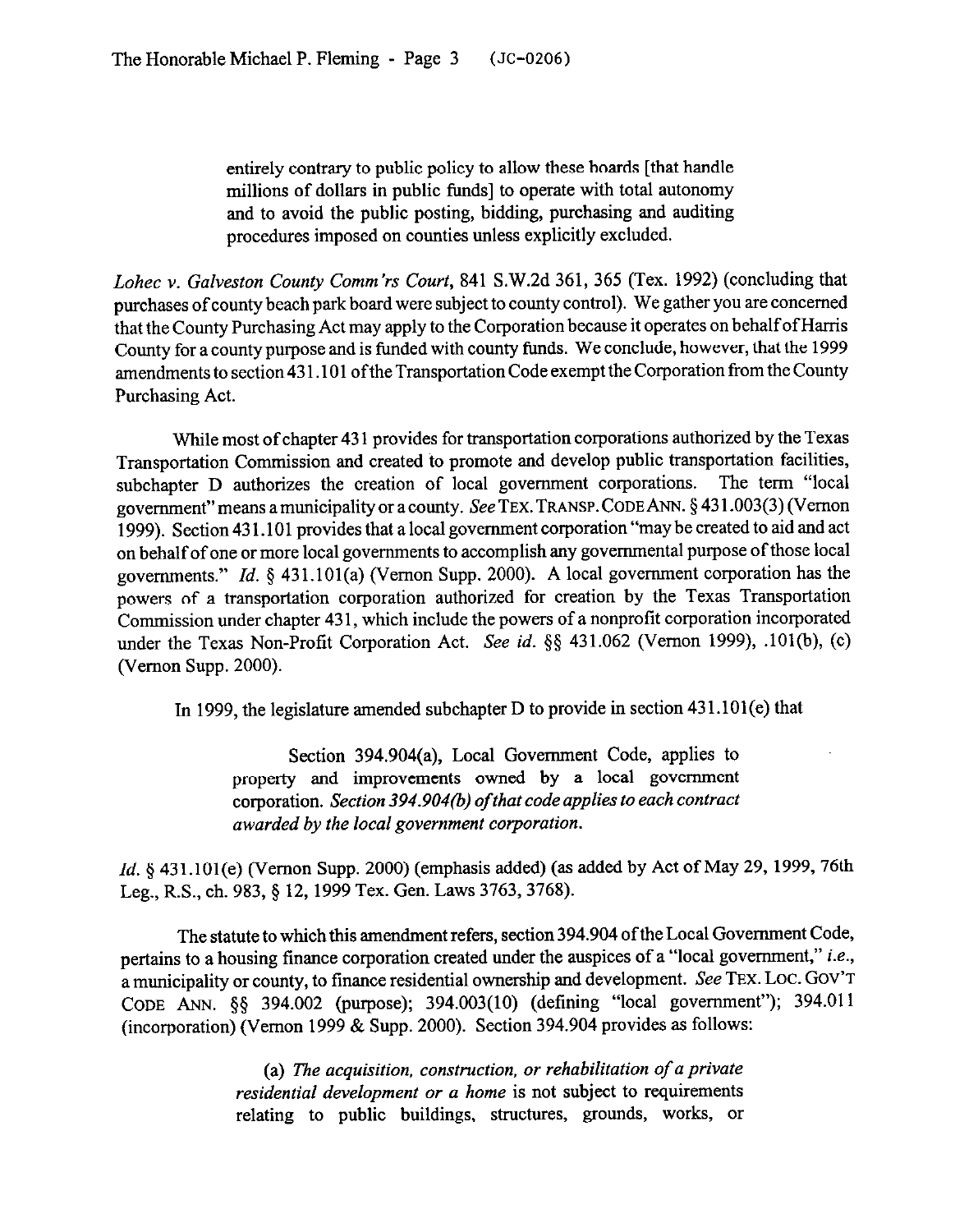improvements imposed by the laws of this state, or to any other similar requirements.

(b) *Any competitive bidding requirement* or restriction imposed on the procedure *regarding the award of contracts for that acquisition, construction, or rehabilitation* or regarding the lease, sale, or other disposition of property of the local government is not applicable to any action taken under this chapter.

*Id.* § 394.904 (Vernon 1999) (emphasis added). Subsection (b) of section 394.904, the relevant provision for our purposes, exempts from competitive bidding a housing finance corporation's contracts for *"that* acquisition, construction, or rehabilitation," referencing contracts relating to a private residential development or home in subsection (a), and contracts for "the lease, sale, or other disposition of property." *Id.* This exemption appears to distinguish between contracts relating to private and public projects.

Given the differences between housing finance corporations and local government corporations, particularly the great difference in their breadth of purpose, and the distinction section 394.904(b) appears to make between private and public projects, the reference to section 394.904(b) in section 43 1.101(e) ofthe Transportation Code is perplexing. We conclude, however, that section 431.101(e) exempts all contracts of a local government corporation from competitive bidding requirements applicable to the contracts of the local government that created it. In citing section 394.904(b) of the Local Government Code, the legislature referenced an exemption to competitive bidding that exempts certain contracts from municipal and county competitive bidding requirements that might otherwise apply. Furthermore, the legislature provided that this exemption "applies to *each* contract awarded by the local government corporation," TEX. TRANSP. CODE ANN. § 431.101(e) (Vernon Supp. 2000) (emphasis added), and thus clearly intended this exemption to apply to all contracts awarded by a local government corporation. Therefore, although it might have been preferable for the legislature to have provided this competitive bidding exemption in a straightforward fashion, we have no choice but to conclude that the purpose of section 431.101(e) is to exempt all contracts of a local government corporation from competitive bidding requirements applicable to the contracts of the local government that created it.

Given that section 431.101(e) exempts the contracts of a local government corporation from competitive bidding requirements applicable to the contracts of the local government that created it, the contracts of a local government corporation created by a county are not subject to the competitive bidding requirements of the County Purchasing Act. We note, however, that any contracts the county enters into for a local government corporation payable from current funds, bond funds, or through time warrants will be subject to the County Purchasing Act. See TEX. LOC. GOV'T CODE ANN. § 262.023(a), (b) (Vernon Supp. 2000).

Accordingly, we conclude that by virtue of section 431.101(e) of the Transportation Code the Harris County Sports and Convention Corporation's contracts are not subject to the competitive bidding requirements of the County Purchasing Act. Therefore, the Harris County Commissioners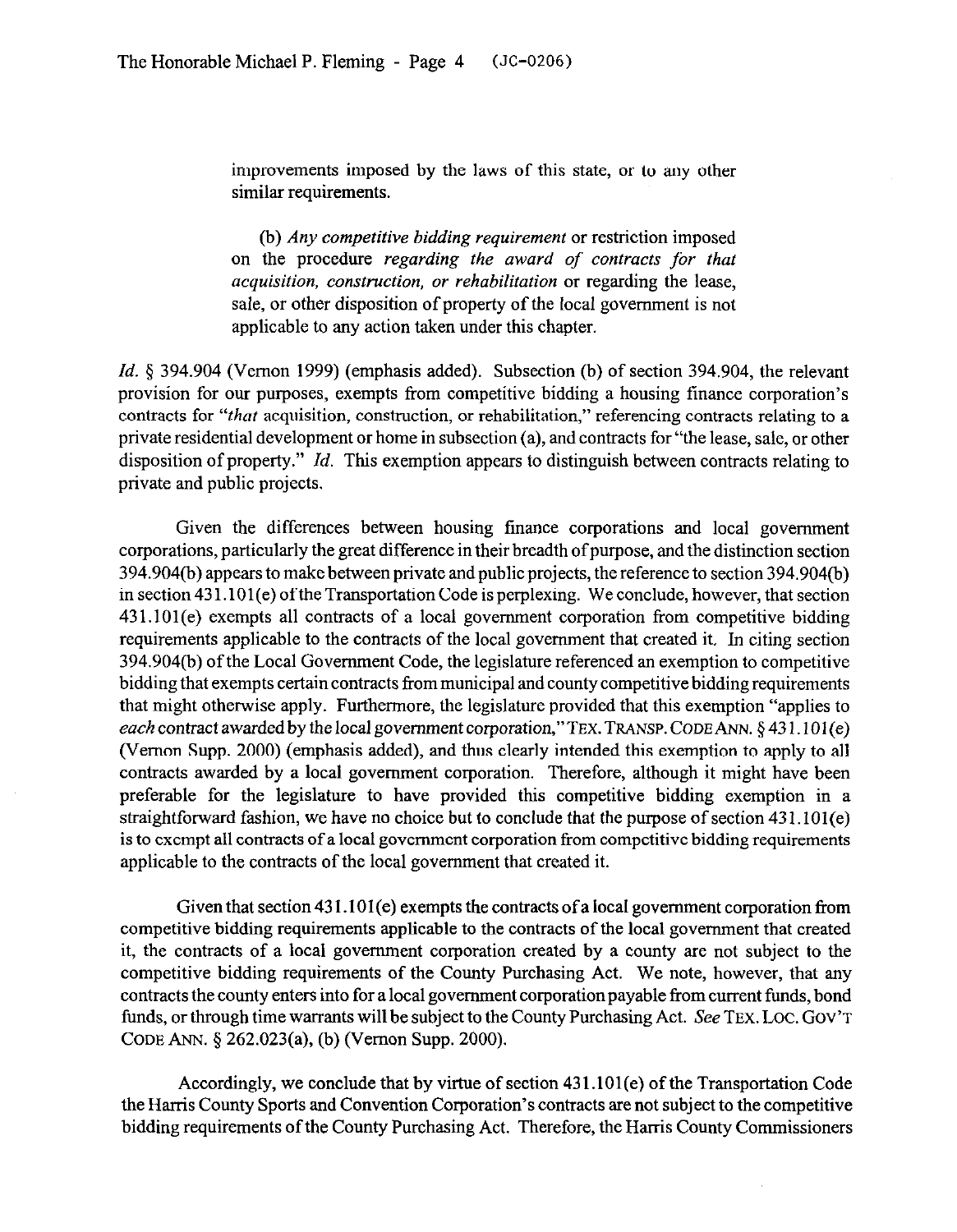Court may decide whether to renegotiate its lease with the Corporation to amend the term requiring the Corporation to comply with the County Purchasing Act, keeping in mind the beneficial purposes of competitive bidding and the best interests of *the County. See generally Texas Highway Comm 'n v. Texas Ass'n of Steel Importers, Inc., 372 S.W.2d 525 (Tex. 1963)* ("'[The] purpose [of competitive bidding] is to stimulate competition, prevent favoritism and secure the best work and materials at the lowest practicable price, for the best interests and benefit of the taxpayers and property owners."') (citing *Sterrett* v. *Bell,* 240 S.W.2d 516,520 (Tex. Civ. App.-Dallas 1951, no writ)); see also *Lohec,* 841 S. W.2d at 365; TEX. TRANSP. CODE ANN. 5 43 1.104(b) (Vernon 1999) ("A local government that assumes the powers and duties of a local government corporation assumes the assets and *liabilities* of the corporation.") (emphasis added). Of course, any contracts for improvements to the Astrodomain to which the County is a party will be subject to the County Purchasing Act.